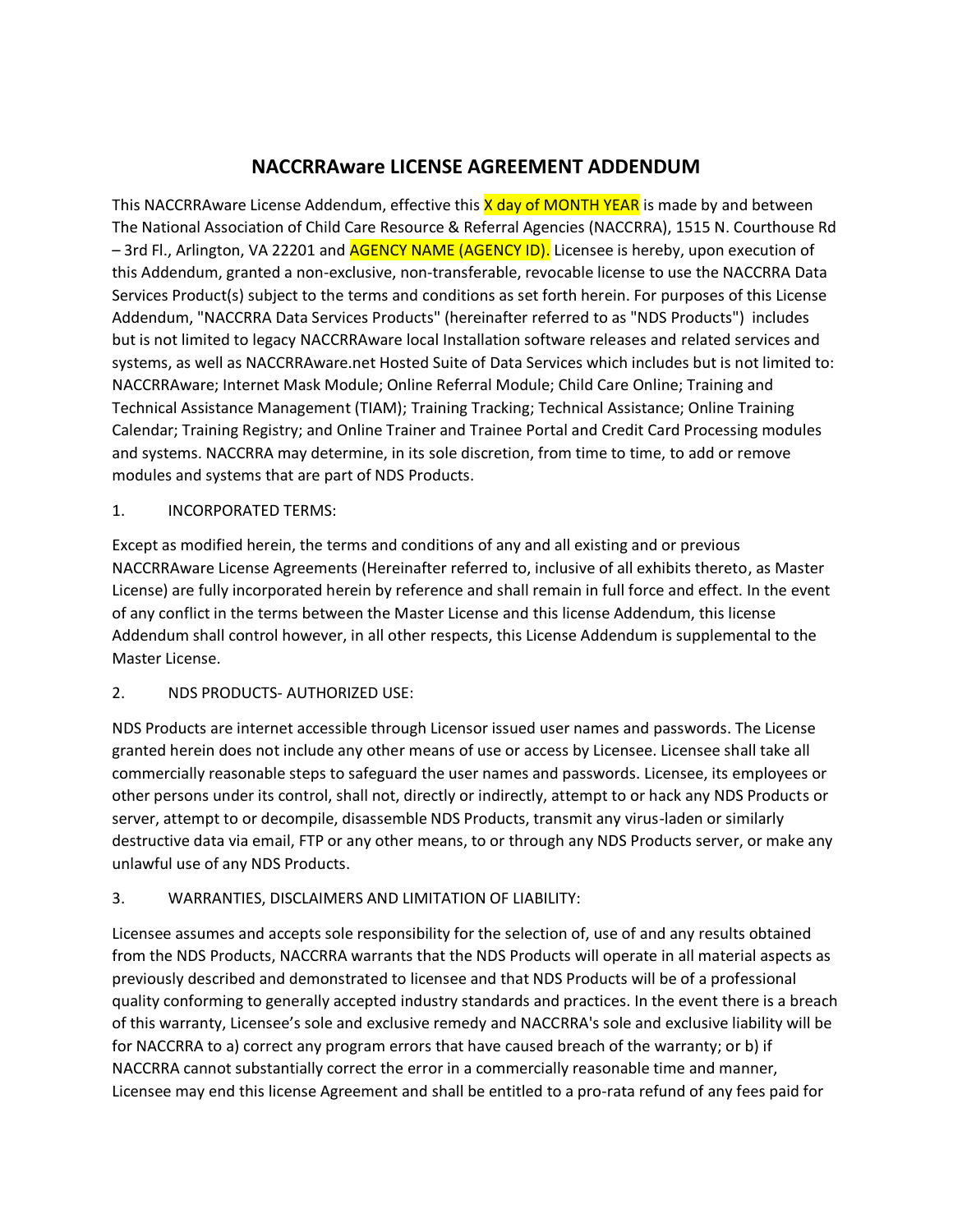the license. Any claim under this warranty must be made to NACCRRA in writing within fifteen (15) days of delivery of program services. Licensee shall not make any additions, deletions, or modifications to NDS Products except as specifically set forth in the NDS Products user documentation or as authorized in writing by NACCRRA. Unauthorized modification of NACCRRA Products shall immediately terminate any applicable warranty as established herein.

Except as expressly set forth herein, all NDS Products, are provided "as-is" without any warranty of any kind, express or implied, including but not limited to any implied warranty of merchantability, fitness for a particular purpose, title, non-infringement of intellectual property rights of any third party or any warranties or conditions arising out of any other legal requirement. NACCRRA does not guarantee that NDS Products will perform error free, uninterrupted, will run properly on all hardware that the licensed software, hosted services or any other products as listed herein will meet the needs or requirements of Licensee or its users or that NACCRRA will correct all program errors.

In no event shall NACCRRA be liable for any third party claims, special, indirect, incidental, punitive or consequential damages, including but not limited to loss or damage to data, inaccuracy of data, loss of anticipated revenue or profits, work stoppage or impairment of any other assets or loss of good will. In no event shall NACCRRA's liability under this Agreement, exceed the individual fee paid for the NACCRRA Product Individual License Agreement. The foregoing limitations apply to all causes of action whether in contract, tort or otherwise.

#### 4. INDEMNIFICATION:

Licensee agrees to indemnify and hold harmless NACCRRA, its officers, directors, employees, contractors, customers, and agents from any and all claims, losses, liabilities, damages, expenses and costs including attorney's fees and court costs arising out of or resulting from the acts, errors, omissions of Licensee, any breach of any representation made by Licensee or any misrepresentation made by Licensee in connection with their duties under this Agreement. NACCRRA shall have no responsibility to indemnify Licensee or liability for claims brought against it for infringement, misappropriation or violation of a third party's patent, trademark or copyright rights under trade secret laws to the extent that such claims are based on: a) any use of a product after notification by NACCRRA to discontinue use; b) modifications to the products not made or authorized by NACCRRA; c) use of the products in combination with any products or services not supplied by NACCRRA except where such combination is reasonably necessary for the intended use of the NACCRRA products; d) third party software; or e) any use whatsoever in violation of the terms and conditions of this Agreement, misuse or unauthorized use of the products. Licensee understands and agrees that NACCRRA has no control over the particular conditions or circumstances under which Licensee uses the products and that NACCRRA shall not incur any liability thereof.

If NACCRRA determines that any of the products may have violated a third party's intellectual property rights, NACCRRA will either modify the product to be non-infringing or will obtain a license to allow for continued use, if these options are not available to NACCRRA to remedy the alleged infringement, NACCRRA may end this License Agreement, request the return of the infringing product and refund any fees paid for the product.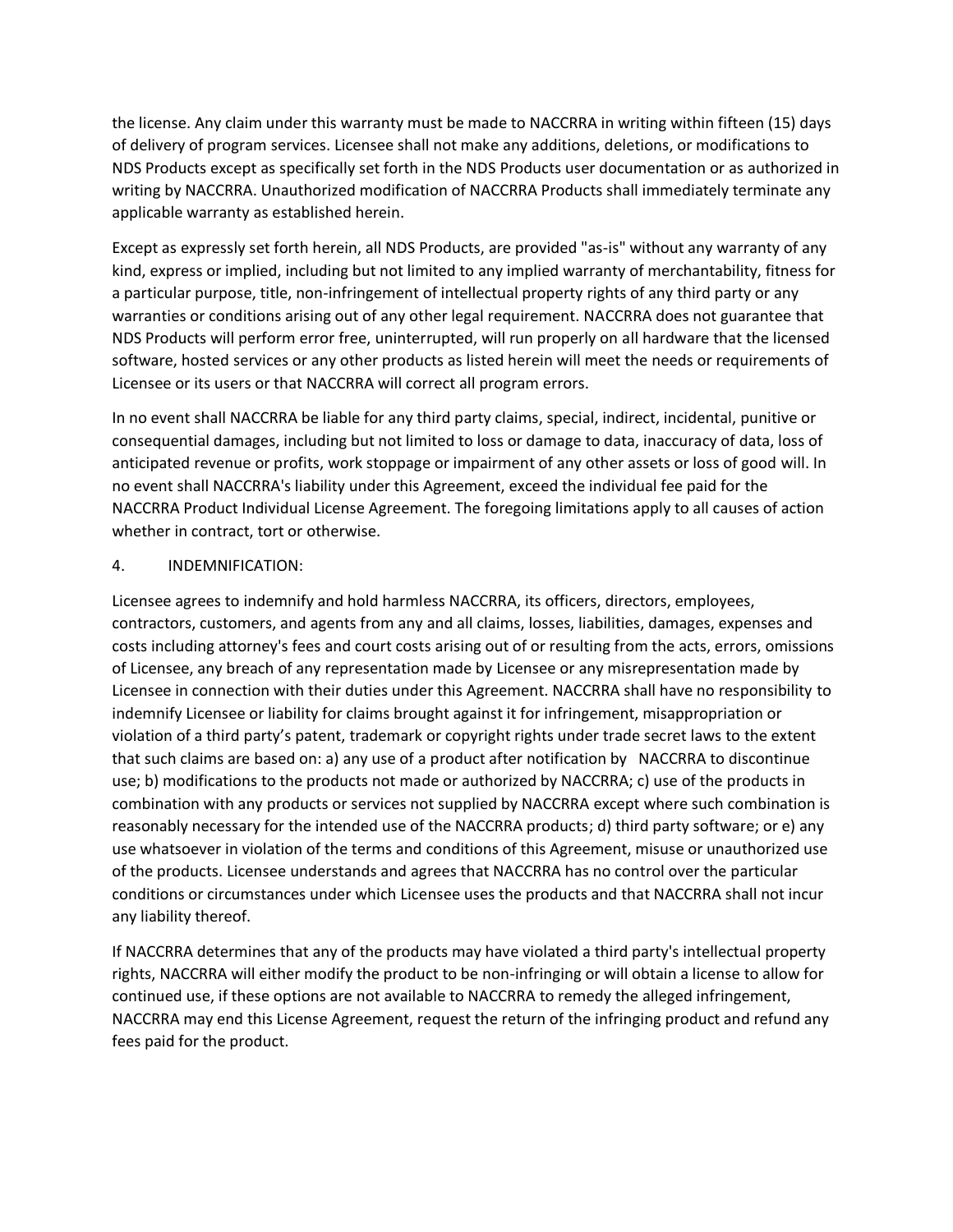#### 5. DISPUTES-VENUE:

The Parties shall use their best efforts to settle any claim, controversy, or dispute concerning questions of fact or law arising out of or relating to this Agreement or to performance of either Party hereunder. If the Parties are unable to resolve the dispute within thirty (30) days, the dispute shall be governed by, construed and enforced in accordance with the substantive laws of the Commonwealth of Virginia without regard to any principles of conflicts of laws that would direct the application of the laws of another jurisdiction. The parties submit to the jurisdiction of the courts in the County of Arlington, Virginia for any claim or dispute arising out of or related to this Agreement. Each party to such shall be responsible for its own legal fees and costs (Costs) provided however, that the court may direct the nonprevailing party to reimburse all or part of the prevailing party's costs if the court determines that the non-prevailing party's claims or defenses are frivolous.

# 6. ADDITIONAL REQUIREMENTS: LOCAL INSTALL SOFTWARE ONLY

The following terms and conditions shall only apply to Licensees who are utilizing legacy NACCRRAware local installation software and any subsequent releases or related services.

A. REPLACEMENT OF TERMS: This License Addendum shall replace the License Addendum for all NACCRRAware Local Installation software upon full execution. The terms and conditions as set forth herein shall supersede that License Addendum for Local Install and any previous versions, expectations, understandings, representations and agreements with respect to the subject matter therein and this License Addendum sets forth all of the terms, promises, agreements, conditions, understandings, and warranties between the parties.

# B. SUNSET CLAUSE FOR SUPPORT

NACCRRA has informed Licensee that it is in the process of moving exclusively to internet based access for NACCRRAware and any related software products. NACCRRA will be phasing-out and discontinuing all existing licenses for "Local" (Licensee- installed or managed) copies of NACCRRAware and any related software products. As a result of entering into this License Addendum, the parties hereto agree that the Training and Technical Support Agreement and Software Upgrades Agreement (Schedule Band C to the Master License) shall terminate no later than July 15, 2011 as it pertains to support for Local copies of NACCRRAware and any related software products. Licensee shall be eligible to enter into any successor agreements, under the same terms and conditions as other NACCRRA members, whereby all NACCRRAware- related titles will be exclusively internet based.

# C. EQUIPMENT REQUIREMENTS:

Licensee understands and agrees that the server equipment on which NACCRRAware Local Install Version 3.9.2, and any subsequent releases or updates thereto, is installed and must be connected to the internet whenever the Local copy is in use. The Local Install copy is dependent upon internet connectivity in order to transmit Licensee verification data to NACCRRA, such as Licensee's number of daily concurrent users. The transmitted data does not include any confidential information about users or Licensee's customers. Notice is hereby provided to end users that the Local Install copy contains a disabling code and will disable itself if internet